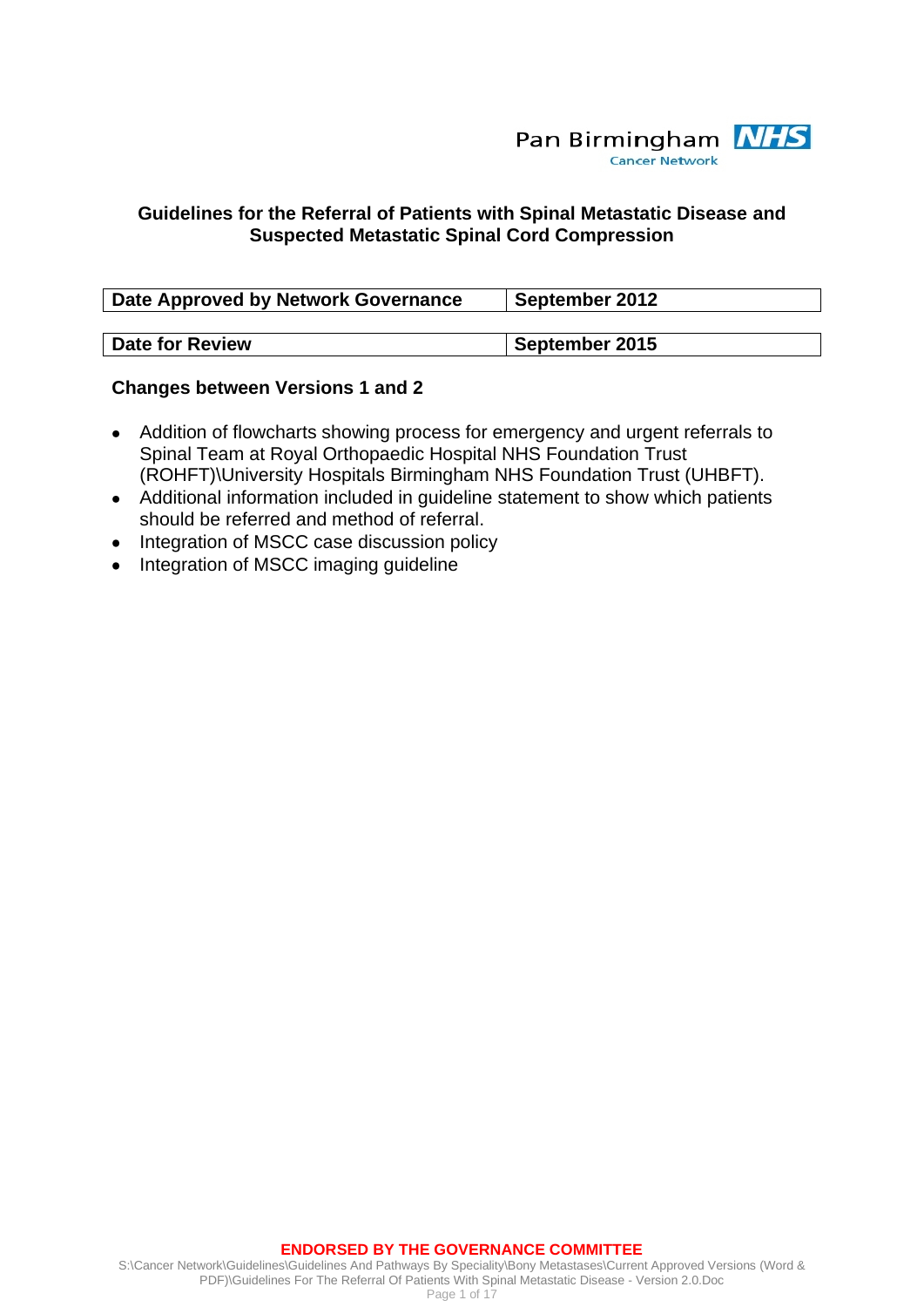# **1. Scope of the guideline**

This guideline has been produced to support the prompt investigation, diagnosis and onward referral of patients with metastatic spinal cord compression (MSCC) and\or spinal metastases, to a defined team specialising in spinal assessment and management. It describes the steps necessary to ensure early diagnosis, appropriate investigation and coordination of treatment to prevent paralysis or other neurological damage which may adversely affect quality of life and prognosis.

# **2. Guideline background**

Metastatic spinal cord compression (MSCC) is a well recognised complication of cancer and is usually an oncological emergency. Early diagnosis and treatment is essential to prevent irreversible neurological damage.

- 2.1 Some patients with spinal metastases are at risk of developing spinal cord compression and need to be assessed by a specialist team to reduce the likelihood of permanent loss of function.
- 2.2 To ensure early detection and responsive management of MSCC a clear pathway for referrals in the Pan Birmingham Cancer Network (PBCN) has been developed in line with the recommendations of the NICE Guidance (2008). This requires MSCC referrals to be discussed with the designated MSCC co-ordinator for each Trust. The responsibility of the MSCC coordinator is to ensure the required information is available and collated so that senior clinical advisors can decide on the most appropriate management for the patient avoiding unnecessary delays.
- 2.3 Within PBCN there are two specialist teams for the surgical management of patients with spinal metastases; one at Royal Orthopaedic Hospital NHS Foundation Trust (ROHFT), and one at University Hospitals Birmingham NHS Foundation Trust (UHBFT).
- 2.4 Radiotherapy treatment is provided at UHBFT.
- 2.5 Patients with actual or potential MSCC diagnosed at Heart of England FT, Sandwell and West Birmingham Trust and Walsall Healthcare Trust are referred for surgical opinion to ROHFT.
- 2.6 UHBFT In-patients with actual or potential MSCC are referred for surgical opinion to the spinal surgeons at UHBFT.
- 2.7 Patients in a community or hospice setting with suspected MSCC the management of these patients is described in section [8.4.1.](#page-7-0)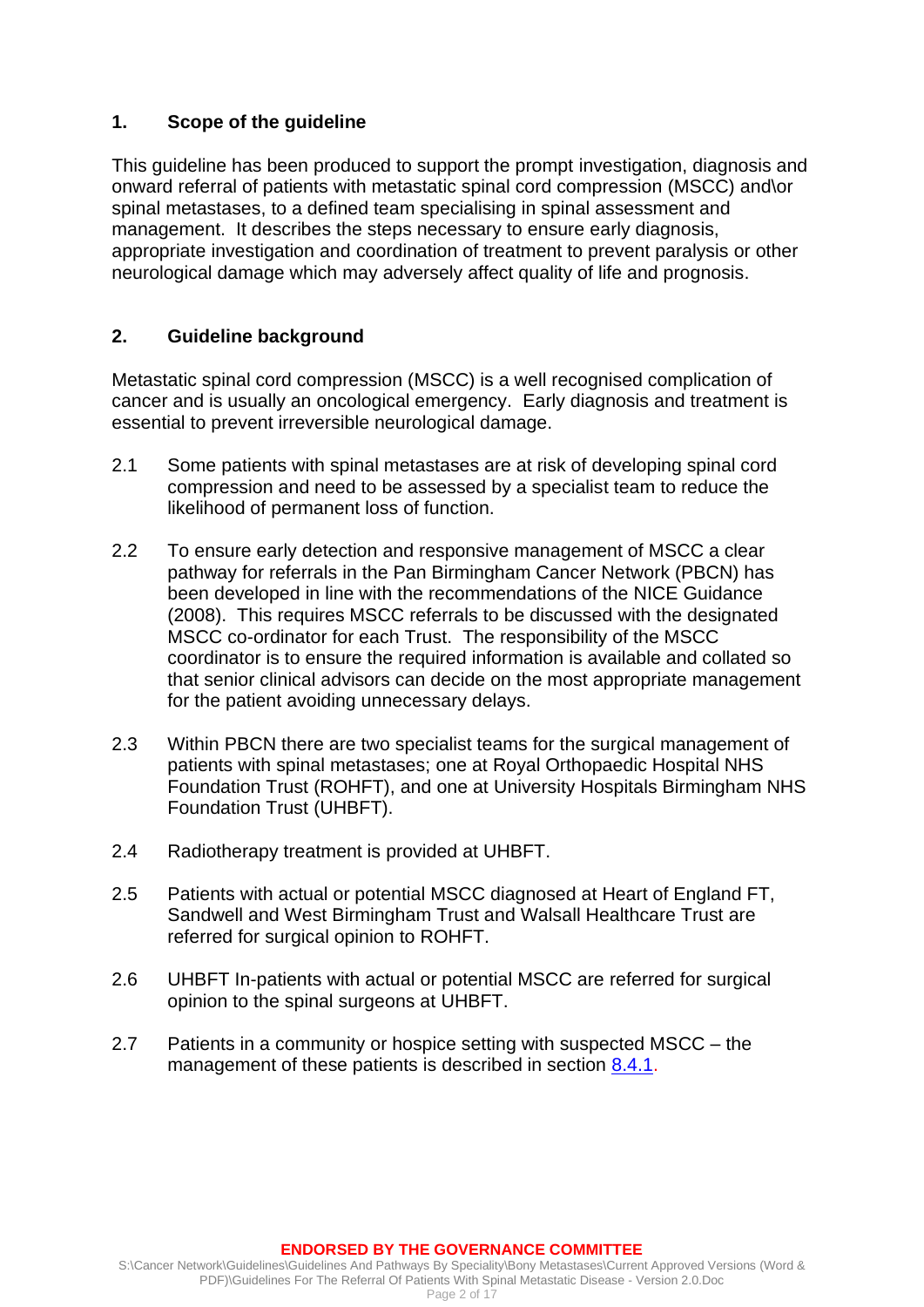### **Guideline statements**

Patients presenting with suspected spinal cord compression may be classified as either urgent or emergency referrals. The distinction is made based on the basis of the symptoms and signs and subsequent imaging confirmation of the compression of the neural elements within the spine.

## **3. Clinical presentation**

- 3.1 **Urgent Presentation** (see [appendix 1](#page-5-0) for a flow chart of the management of urgent referrals)
	- 3.1.1 Patients presenting with the following clinical symptoms and signs of spinal metastatic disease and should be dealt with as **urgent** (i.e. treatment planning within one week of presentation).
		- pain in the middle (thoracic) or upper (cervical) spine
		- progressive pain in the lower (lumbar) spine  $\bullet$
		- $\bullet$ severe unremitting lower spinal pain
		- spinal pain aggravated by straining (for example, at stool, or when coughing or sneezing)
		- localised spinal tenderness
		- nocturnal spinal pain preventing sleep

3.1.2 See section [8.3](#page-6-0) for the clinical management of patients classed as urgent.

- <span id="page-2-0"></span>3.2 **Emergency Presentation** (see [appendix 2](#page-5-1) for a flow chart of the management of emergency referrals)
	- 3.2.1 Patients presenting with clinical symptoms suggesting cord compression should be dealt with as an **emergency** (i.e. treatment planning should be within 24 hours of presentation or sooner if clinically indicated). This means patients with any of the clinical symptoms outlined in 3.1 plus neurological symptoms including;
		- radicular pain
		- any limb weakness
		- difficulty walking (including falls)
		- sensory loss or bladder or bowel dysfunction
	- 3.2.2 **Please note:** neurological signs of spinal cord or cauda equina compression develop late in the evolution of spinal cord compression.
	- 3.2.3 The following is commonly used as a guide to indicate which patients require emergency referral: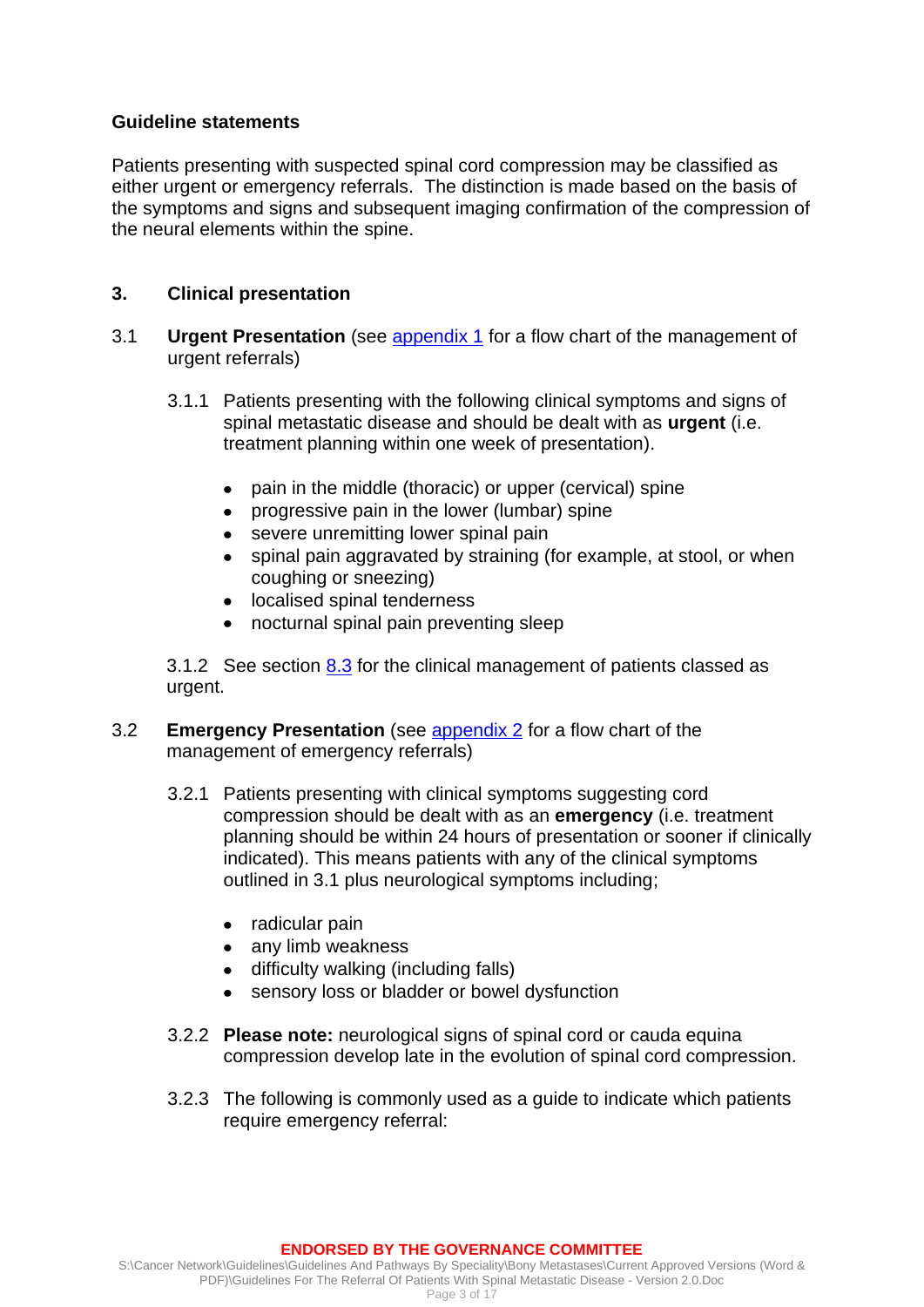**M**etastatic cancer\suspected cancer (common in breast, prostate, lung, renal, myeloma)

**S**evere suspicious pain, band like chest pain, shooting nerve pain, nocturnal pain, progressive spinal pain, sensory impairment

**C**ontinence- difficulty in controlling bladder or bowels

**C**annot work legs \ arms, loss of power

3.2.4 See section [8.4](#page-7-1) for the management of patients classed as emergency

# **4. Imaging**

- 4.1 MRI of the whole spine should be performed in patients with suspected MSCC, unless there is a specific contraindication. This should be done in time to allow definitive treatment to be planned within:
	- 1 week of the suspected diagnosis in the case of spinal pain suggestive of spinal metastases or sooner if there is a pressing clinical need for emergency surgery,

or

- 24 hours in the case of spinal pain suggestive of spinal metastases and neurological symptoms or signs suggestive of MSCC and occasionally sooner if there is a pressing clinical need for emergency surgery.
- 4.2 MRI is the imaging modality of choice to demonstrate the extent of soft tissue and bone involvement, and the extent and degree of neurological compromise.
- 4.3 When MRI is contraindicated other imaging such as CT or myelography may assist with the diagnosis.
- 4.4 In addition to MRI, if the overall clinical situation suggests surgery may be appropriate, a staging CT scan will normally be suggested.
- 4.5 CT is more appropriate to define the potential for structural spinal failure. A targeted CT scan with three-plane reconstruction should be considered to assess spinal stability and to plan vertebroplasty, kyphoplasty or spinal surgery in patients with MSCC.
- 4.6 This should include transverse images of any involved spinal levels with sagittal and coronal reformats. This will also facilitate decisions about stability and suitability for vertebroplasty. (NB: this should not delay referral of emergency cases i.e. deteriorating neurology)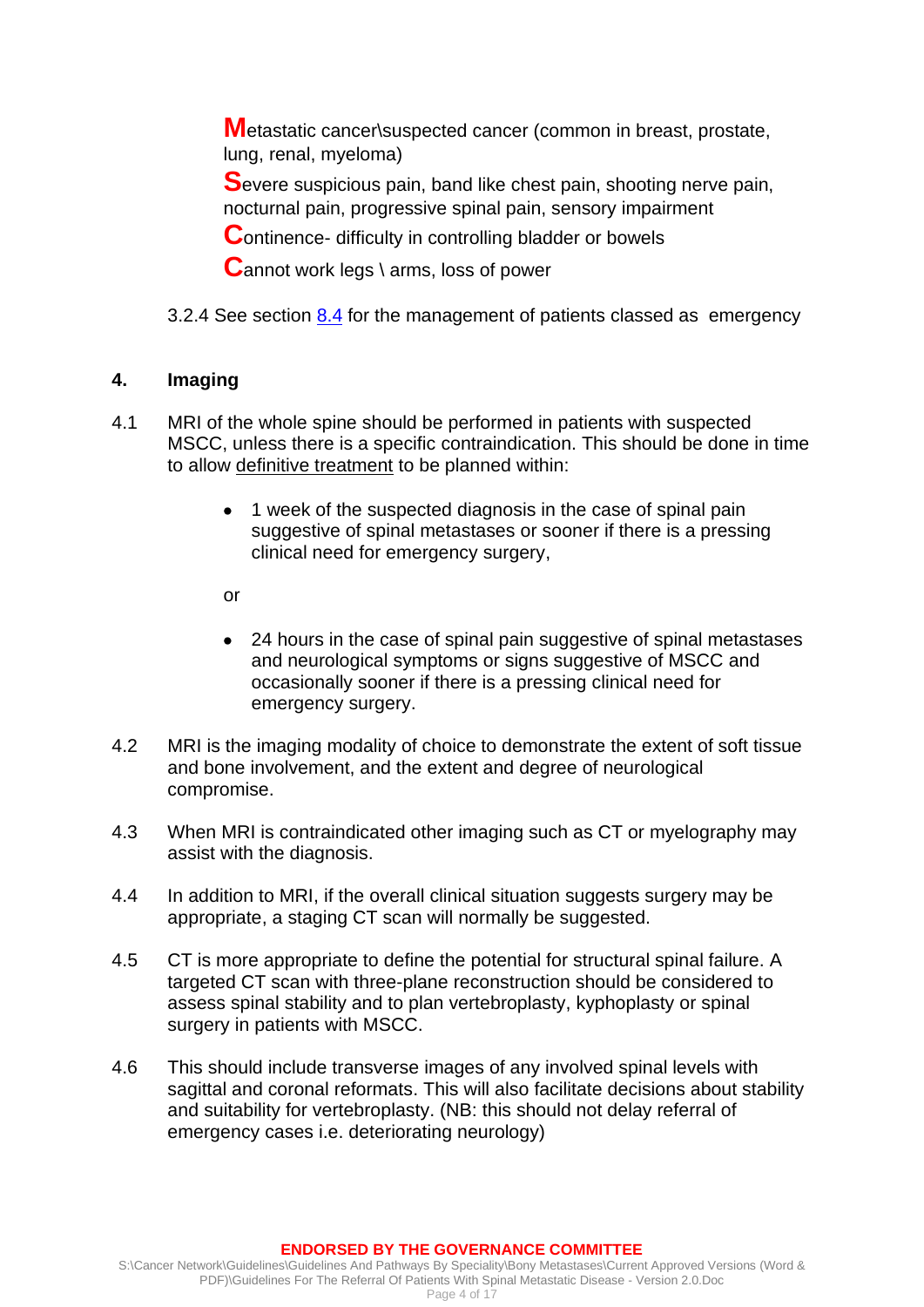## **5. Access to imaging and reporting**

- 5.1 Radiology departments should configure lists to allow examination of patients with suspected MSCC at short notice, including availability of reporting scans out of hours, at weekends and bank holidays.
- 5.2 MRI should be available 24/7 for those patients presenting with the symptoms outlined above (3.2.1) or when there is an intention to proceed to immediate treatment.
- 5.3 If MRI is not available within the required time frame deemed clinically necessary at the referring hospital, the patient with suspected MSCC should be transferred to a unit with 24 hour capability if there is a pressing clinical need for surgery.
- 5.5 If MSCC is confirmed the imaging examination should be transferred via the Image Exchange Portal to the centre to which the clinician will refer the patient. The timeframe for this will depend upon clinical need; however there should be the facilities for image transfer 24/7.
- 5.6 Image transfer via the Image Exchange Portal may require further training of radiographic staff at referring centres to enable transfer of images **outside**  normal office hours. There may be instances where some referring centres send the images by CD Rom or other means.

### **6.0 Assessment of spinal instability**

- 6.1 Spinal instability refers to potential or actual mechanical spinal failure possibly leading to neurological damage as a result of movement. It is a major concern in management of traumatic spinal injury. Spinal column infiltrated by metastatic tumour is likely to be weakened and therefore potentially less stable. However, in metastatic spine disease, whether the spine is stable or not can be difficult to decide.
- 6.2 Spinal Stability in metastatic disease is dependent on:
	- *Site of disease(cervical, thoracic or lumbar):* For example, in the thoracic  $\bullet$ spine the presence of ribs and chest wall provide added support to the spinal column affected by metastatic disease, where as this is lacking in the cervical spine and below the tenth thoracic vertebra
	- $\bullet$ *Extent of tumour infiltration:* In general, the greater the tumour involvement of the vertebrae (particularly of the vertebral body), the more likely it is that stability is compromised. Collapsed vertebrae are also less likely to be stable.
	- *Co-morbidity*: For example, pre-existing osteoporosis of the vertebrae (related to old age, chronic steroid use etc) will lead to weakened bones, which when infiltrated by tumour is likely to be less stable.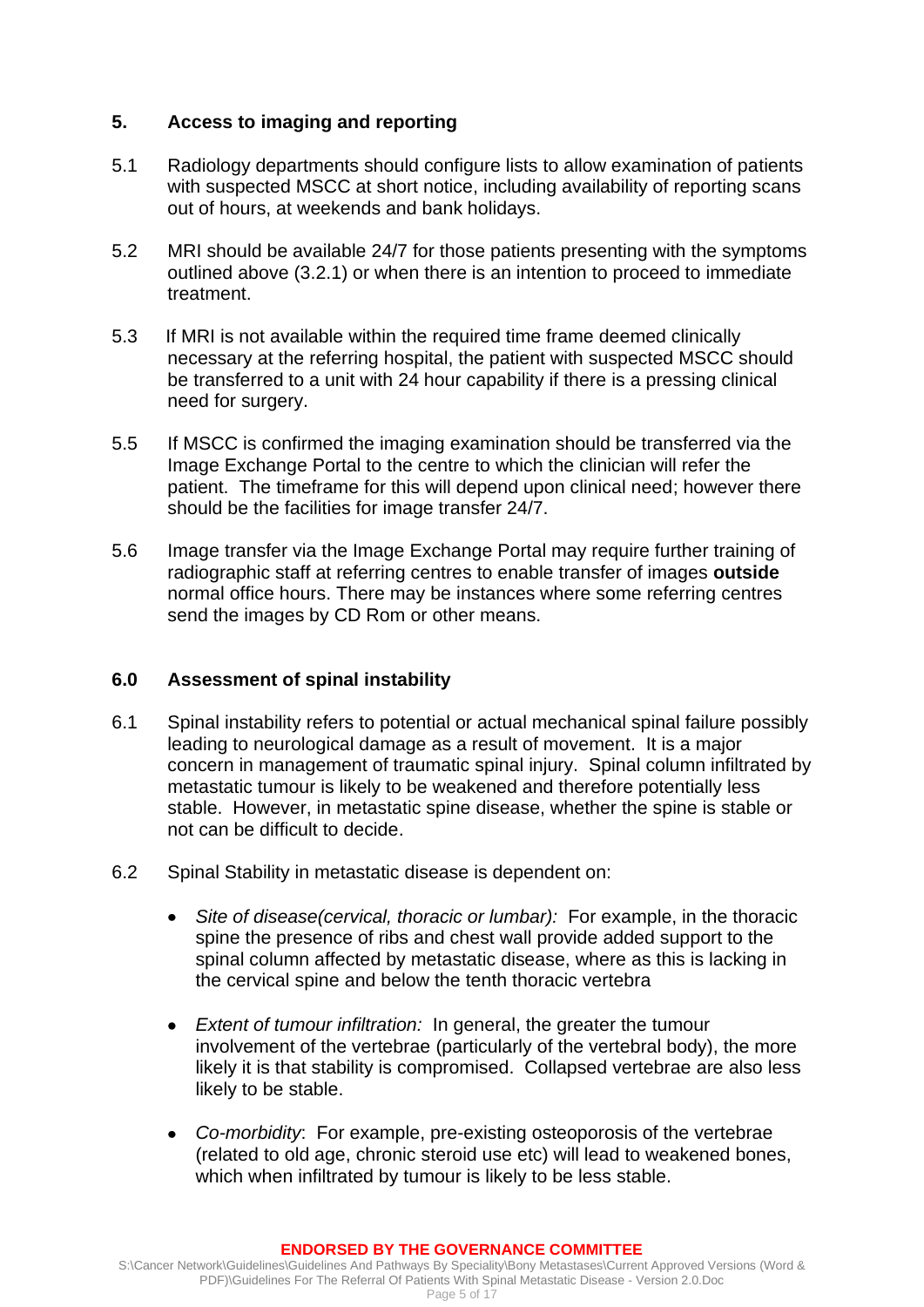- *Effect of open surgery or disease progression:* Decompressive surgery  $\bullet$ without stabilisation (in the form of instrumentation, vertebroplasty or both) may reduce spinal stability. Spinal stability may also be compromised in some patients managed non-surgically, due to tumour progression.
- 6.3 An assessment of the risk of spinal instability should be made in each patient by the medical/surgical team, based upon clinical and radiological information (derived from both MRI and CT imaging see section 4 above). If the spine is thought to be unstable inform the patient's oncologist who will get a surgical opinion if deemed necessary and discuss treatment options. If in doubt, obtain a surgical opinion from spinal surgeon on call.

### **7. Immediate management**

- 7.1 If spinal instability is suspected at diagnosis of cord compression:
	- ensure patient is nursed on flat bed and log rolled (with appropriate pressure care management)
	- $\bullet$ if cervical lesion is suspected, fit a hard collar (Miami J or Philadelphia) via urgent referral to orthotics - out of hours use neck blocks to immobilise head
	- obtain an urgent surgical opinion from spinal surgeons as per referral  $\bullet$ guideline
- 7.2 In certain patients mobilization may be considered after a suitable thoracolumbar brace (or hard collar in cervical spine disease) has been fitted but surgical advice should be sought first.
- 7.3 Spinal instability should be considered if there are new neurological symptoms/signs on initial attempts at mobilisation of the patient. Patients with cord compression, who have received radiotherapy, may subsequently develop instability due to tumour progression.
- 7.4 All patients with metastatic spine disease, considered initially stable, need to be educated with respect to the warning signs of progression to instability and cord compression. Patients should be given a copy of patient information leaflet and alert card if not already given. This is available at <http://www.birminghamcancer.nhs.uk/patients/leaflets/bone-cancer> see also [appendix 3.](#page-14-0)

### **8. Referral for specialist opinion**

<span id="page-5-1"></span><span id="page-5-0"></span>8.1 The process for referral for a specialist opinion is dependent upon the severity of symptoms at presentation, and referrers should follow the appropriate route in terms of an urgent referral (see appendix 1) or emergency (see appendix 2).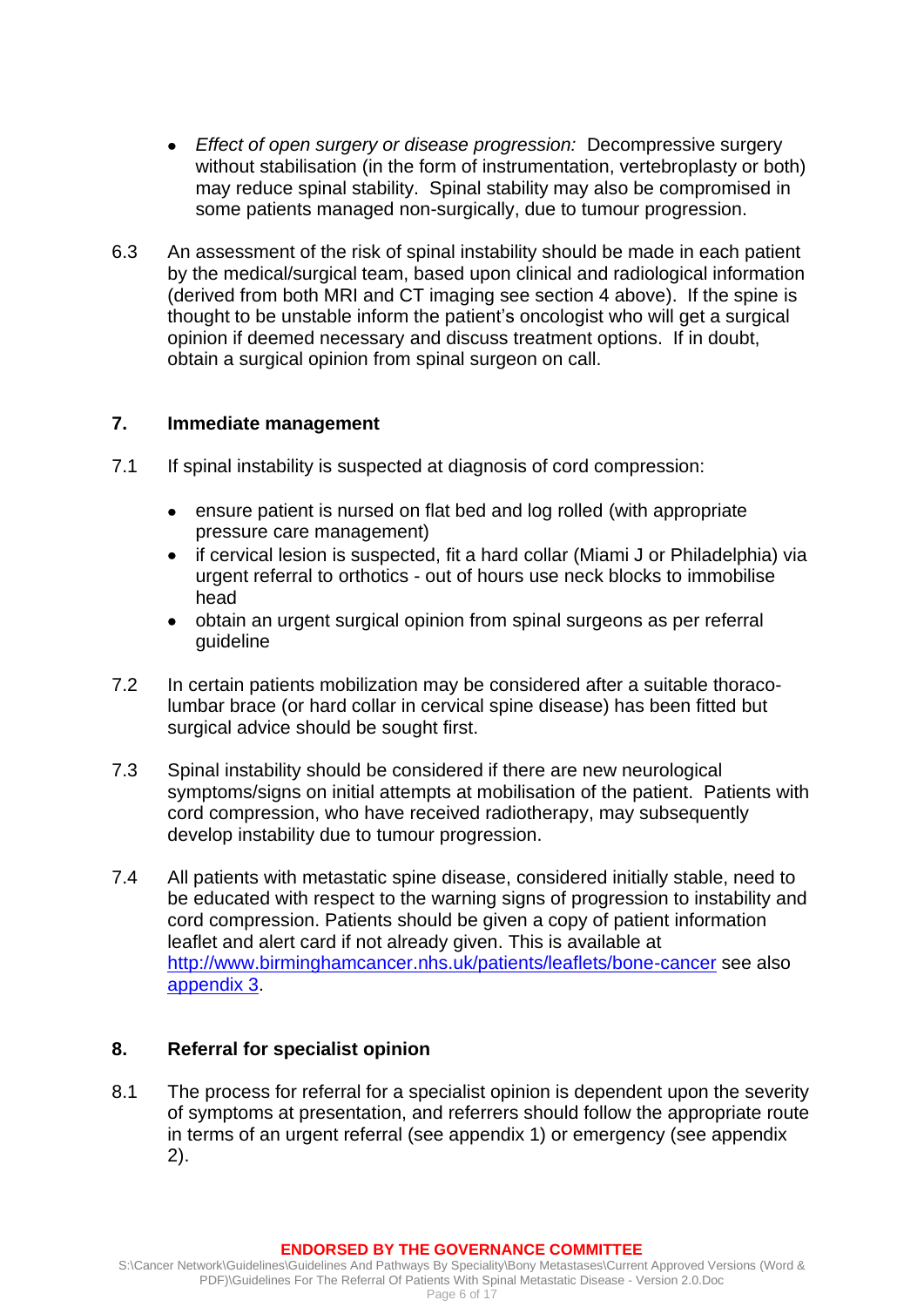8.2 Emergency referrals should be discussed with the on call MSCC co-ordinator for the Trust. A rota of MSCC coordinators will be available via the hospital switch board see below.

<span id="page-6-1"></span>Table 1

| <b>Trust</b>                                         |  |  |
|------------------------------------------------------|--|--|
| Royal Orthopaedic Hospital NHS Foundation Trust      |  |  |
| Tel: 0121 685 4000                                   |  |  |
| Sandwell and West Birmingham Hospitals NHS Trust     |  |  |
| Tel: 0121 554 3801                                   |  |  |
| University Hospitals Birmingham NHS Foundation Trust |  |  |
| Tel: 0121 627 2000                                   |  |  |
| Heart of England NHS Foundation Trust                |  |  |
| Tel: 0121 424 2000                                   |  |  |
| <b>Walsall Hospitals NHS Trust</b>                   |  |  |
| Tel: 01922 721172                                    |  |  |

### 8.3 **Urgent referrals**

<span id="page-6-0"></span>Patients presenting with spinal metastases, but with the absence of signs of cord compression are classed as **urgent** (see flowchart in [appendix 1\)](#page-5-0).

### 8.3.1 Oncologist Opinion:

Following MRI patients should be referred for initial opinion by an oncologist. This should be done within a timescale that enables treatment planning within 1 week of diagnosis:

- patients already known to an oncology team should be referred,  $\bullet$ where possible, directly to that team via their registrar/consultant
- if patients are not known to an oncology team, or the team is unavailable, the on-call oncologist should be contacted via the UHBFT switchboard (0121 371 2000)

### 8.3.2 Surgical Opinion

The Consultant oncologist, (in consultation with the patient) will decide whether onward referral for a surgical opinion should take place.

The Oncologist is responsible for determining whether a surgical opinion is required. The secondary care clinician, making the referral, is responsible for contacting the surgical team. The oncologist is responsible for ensuring this onward referral has taken place.

All urgent (**non emergency)** patients with spinal metastatic disease requiring a spinal surgical opinion are to be referred using the form in [appendix 4.](#page-15-0)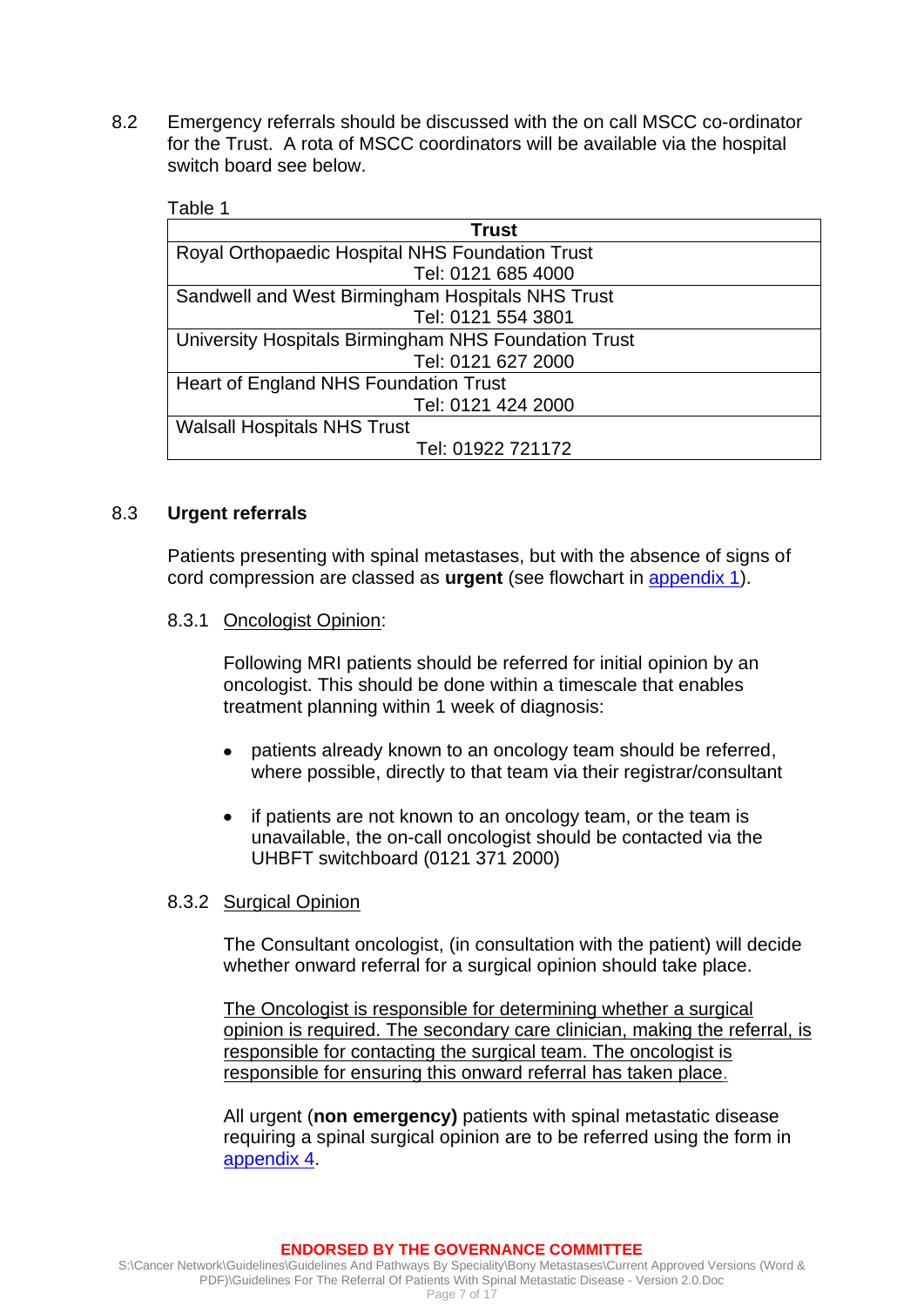#### <span id="page-7-0"></span>8.4 **Emergency referrals**

<span id="page-7-1"></span>Patients with spinal metastases and clinical symptoms suggesting cord compression (see [3.2](#page-2-0) and [appendix 2\)](#page-5-1) are classed as emergency referrals. **An immediate opinion is required in this instance and the following steps are to be taken:**

- 8.4.1 Primary care clinicians, including hospice and care home staff, should immobilise the patient (with appropriate pressure care precautions) and transfer him\her to the nearest accident & emergency department or equivalent medical admissions unit (MAU) with a copy of the patient alert guide if available (see [appendix 3\)](#page-14-0).
- 8.4.2 Where possible contact should be made with the local Acute Oncology team\MSCC Coordinator advising them of the transfer. See [table 1](#page-6-1) above.

#### 8.4.3 Oncologist Opinion:

Following MRI patients should be referred for initial opinion by an oncologist. This should be done within a timescale that enables treatment planning within 24 hours of diagnosis:

- patients already known to an oncology team should be referred,  $\bullet$ where possible, directly to that team via their registrar/consultant
- if patients are not known to an oncology team, or the team is unavailable, the on-call oncologist should be contacted via the UHBFT switchboard (0121 371 2000)

#### 8.4.4 Surgical Opinion

The Consultant oncologist, (in consultation with the patient) will decide whether onward referral for a surgical opinion should take place.

- patients with actual or potential MSCC diagnosed at Heart of England FT, Sandwell and West Birmingham Trust and Walsall Healthcare Trust should be referred for surgical opinion to ROHFT (0121 685 4000)
- UHBFT In-patients with actual or potential MSCC should be referred for surgical opinion to the on call consultant for neuro/spinal surgery at UHBFT

The Oncologist is responsible for determining whether a surgical opinion is required. The secondary care clinician, making the referral, is responsible for contacting the surgical team. The oncologist is responsible for ensuring this onward referral has taken place.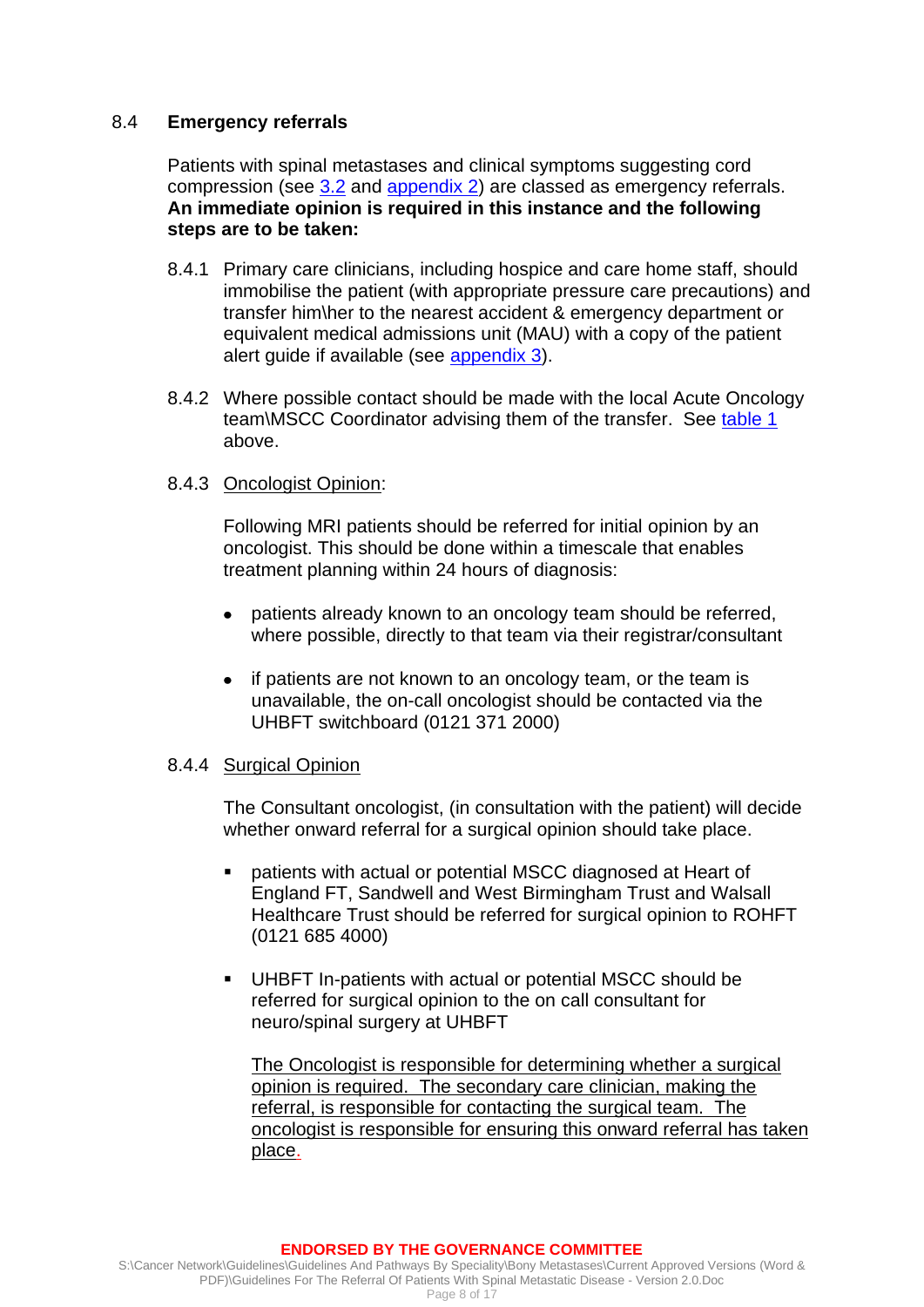8.4.5 Staff in the acute Trust setting caring for patients who may have MSCC should follow local procedures for acute oncological emergencies via the Trust Acute Oncology Service. As a minimum this should include the following:

Staff in A&E/MAU should ensure that:

- immediate clinical and full neurological assessment is carried out
- MRI whole spine is performed within 24 hours of the patient presenting (or sooner if clinically indicated)
- oral dexamethasone 16mg od is commenced as soon as possible if there are signs of neurological compromise*, unless lymphoma is strongly suspected* when it is preferable to obtain a biopsy. If it is felt that steroids may be necessary please discuss this with the spinal surgery team before commencement if it is thought surgery may be indicated.

In addition the A&E\MAU staff should liaise with the acute oncology team\MSCC Co-ordinator to ensure that:

- imaging is completed
- where possible all clinical information is available (please see referral form in [appendix 4](#page-15-0) as a guide)
- the patient is discussed with an oncologist as described above
- if appropriate the patient is referred for surgical opinion (as  $\bullet$ described above)
- 8.4.6 The referring clinician must be in a position to provide clinical details of the patient to the respective on call senior clinical advisors to enable appropriate case discussion; this should involve availability to view images.

### **9. MSCC case discussion policy**

- 9.1 All cases of confirmed or suspected MSCC should be assessed by local clinicians and be referred for initial discussion with a clinical oncologist.
- 9.2 Based on the opinion of the clinical oncologist patients who might potentially benefit from surgery should be referred for senior surgical opinion from a specialist with experience of treating MSCC.
- 9.3 The referring clinician should be able to provide the clinical details of the case to each senior clinical advisor.
- 9.4 The case discussion should take place whenever it is needed, urgently as individual cases newly present. Case discussion should involve oncologist, spinal surgeon and if required radiologist.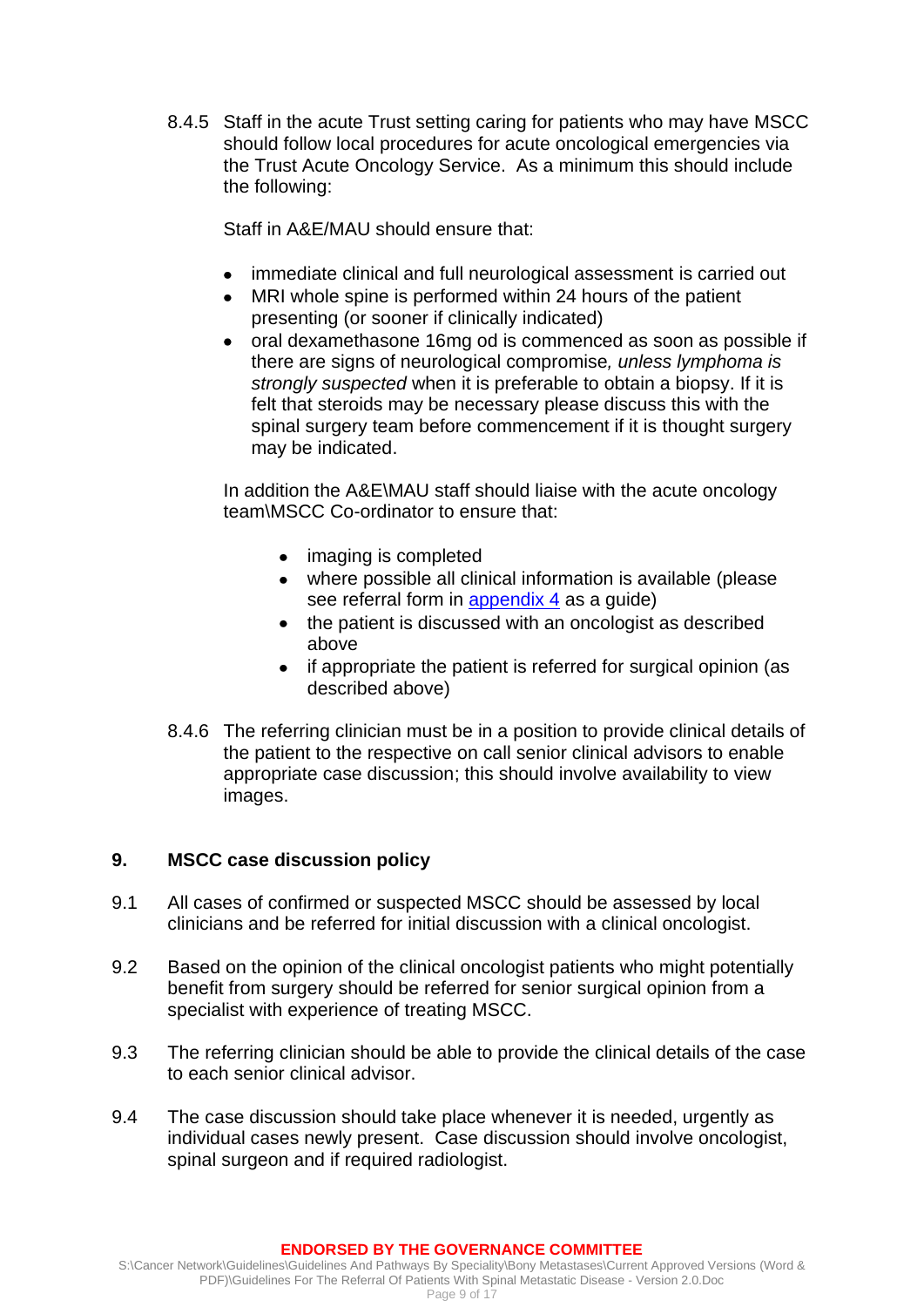- 9.5 Each senior clinical advisor should be able to view the patient's imaging during the case discussion.
- 9.6 The outcome of the case discussion should be recorded in the patient's medical notes.

#### **10. Management**

- 10.1 The surgical management of patients with actual or potential MSCC is the responsibility of the ROHFT unless the patient is physically residing within UHBFT.
- 10.2 Percutaneous vertebroplasty and radio frequency ablation:
	- 10.2.1 Percutaneous vertebroplasty and radio frequency ablation are available within the Network for patients deemed suitable. (this may include patients with non malignant conditions e.g. osteoporosis).
	- 10.2.2 Both the spinal surgeon and interventional radiologist should agree the suitability and feasibility of this form of treatment at the spinal MDT. The urgent referral's route [\(appendix 1\)](#page-5-0) should be followed.

### **11. Monitoring of the guideline**

- 11.1 Implementation of this guidance is subject to the Acute Oncology Measures Peer Review process which commenced nationally in April 2011.
- 11.2 Each hospital with an imaging department is required contribute to Network wide audit of the timeliness of investigation of MSCC. This includes:
	- recording the date and time of the request for imaging
	- recording the date and time of imaging takes place
	- recording the type of primary imaging requested and dates it is delivered,
	- recording the date the imaging is reported and the date it is transferred using the image exchange portal (or other means)
	- recording the number of case referred to other centres from MRI

### **References**

- NICE guideline CG75 MSCC ( November 2008) *– (Quick Reference Guide) available at: <http://guidance.nice.org.uk/CG75/QuickRefGuide/pdf/English>*
- The National Peer Review Programme Manual for Cancer Services Acute Oncology - Including Metastatic Cord Compression Measures (March 2011) available at *[http://www.dh.gov.uk/prod\\_consum\\_dh/groups/dh\\_digitalassets/documents/digita](http://www.dh.gov.uk/prod_consum_dh/groups/dh_digitalassets/documents/digitalasset/dh_125889.pdf) [lasset/dh\\_125889.pdf](http://www.dh.gov.uk/prod_consum_dh/groups/dh_digitalassets/documents/digitalasset/dh_125889.pdf)*
- British Association of Spinal Cord Injury Specialists SCI available at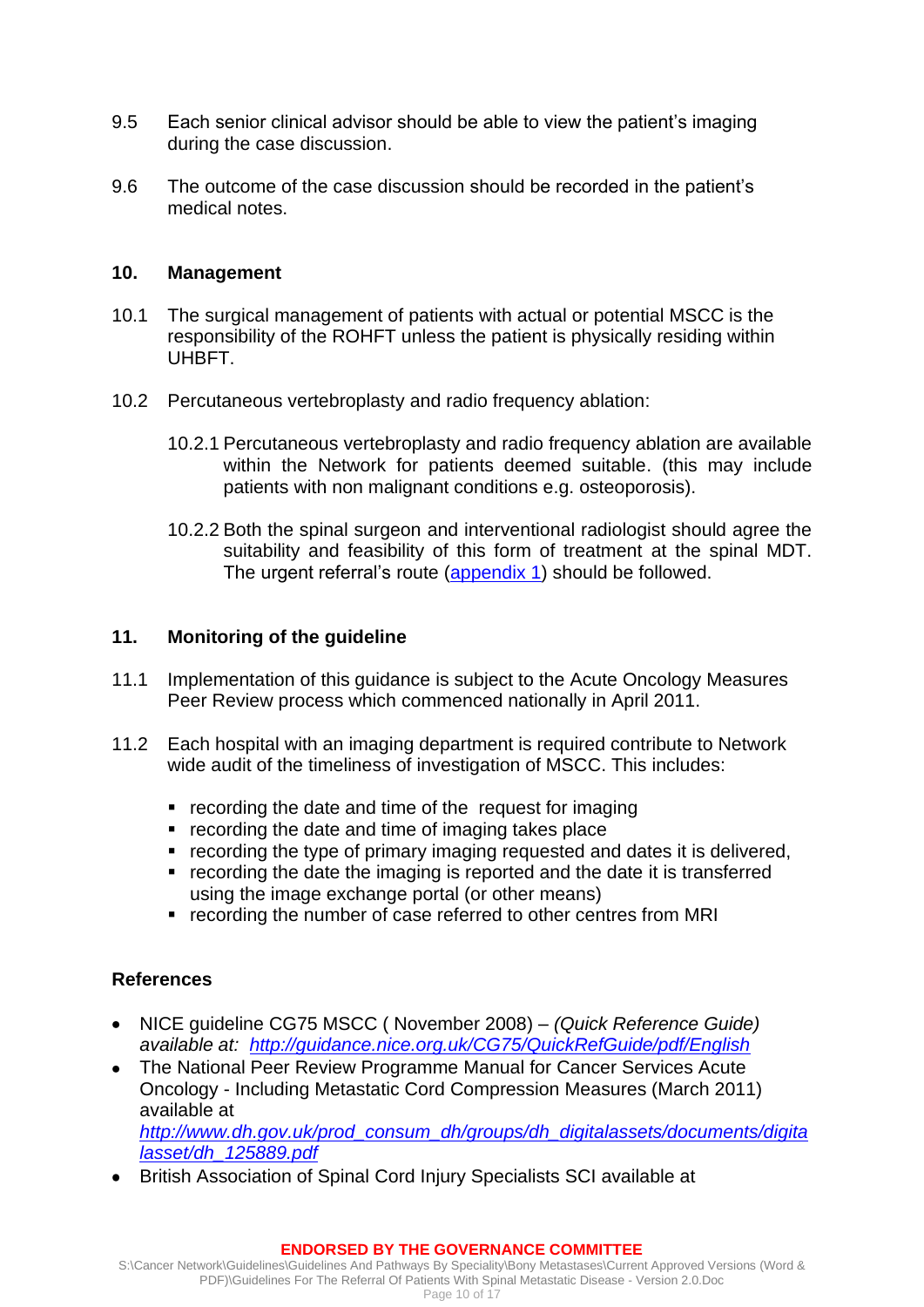*<http://www.sci-link.org.uk/downloads/>*

- National Cancer Action Team Rehabilitation Pathways available at <http://www.ncat.nhs.uk/our-work/living-with-beyond-cancer/cancer-rehabilitation>
- NICE Clinical Pathway for Metastatic Cord Compression (January 2012) available at [http://pathways.nice.org.uk/pathways/metastatic-spinal-cord](http://pathways.nice.org.uk/pathways/metastatic-spinal-cord-compression)[compression](http://pathways.nice.org.uk/pathways/metastatic-spinal-cord-compression)
- BMJ learning module MSCC <http://learning.bmj.com/learning/module-intro/.html?moduleId=10032165>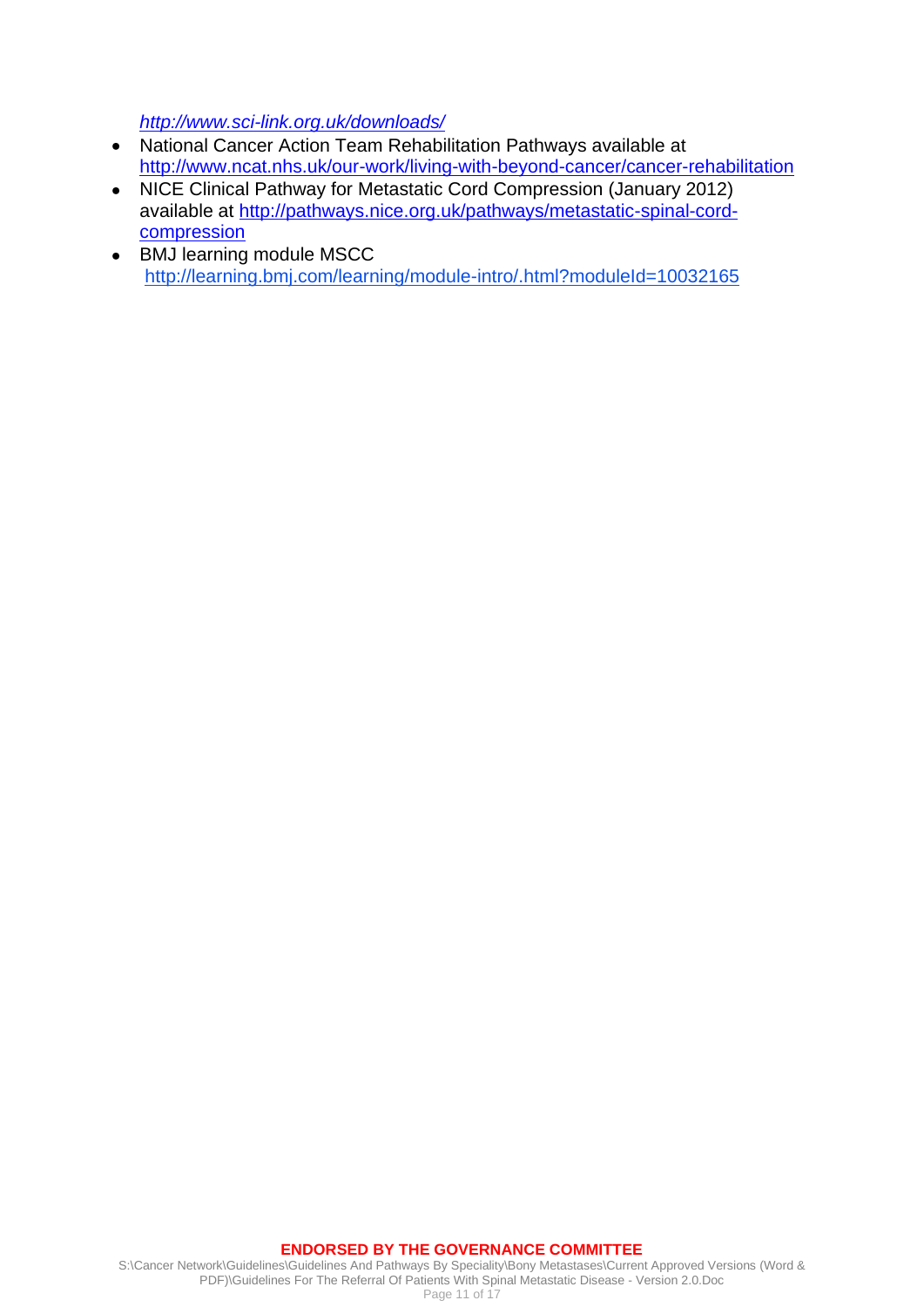# **Authors of Version 1**

Members of the Bone Metastases Network Site Specific Group

## **Author of Version 2**

Anita Killingworth Macmillan Advanced Nurse Practitioner Royal Orthopaedic Hospital NHS Foundation Trust Members of the Bone Metastases Network Site Specific Group.

### **Approval Signatures**

### **Pan Birmingham Cancer Network Governance Committee Chair**

Name: Karen Deeny

Signature: Date

#### **Pan Birmingham Cancer Network Manager**

Name: Karen Metcalf

Signature: Date: Date: Date: Date: Date: Date: Date: Date: Date: Date: Date: Date: Date: Date: Date: Date: Date: Date: Date: Date: Date: Date: Date: Date: Date: Date: Date: Date: Date: Date: Date: Date: Date: Date: Date: D

#### **Network Site Specific Group Clinical Chair**

Name: David Spooner

Signature: Date: Date: Date: Date: Date: Date: Date: Date: Date: Date: Date: Date: Date: Date: Date: Date: Date: Date: Date: Date: Date: Date: Date: Date: Date: Date: Date: Date: Date: Date: Date: Date: Date: Date: Date: D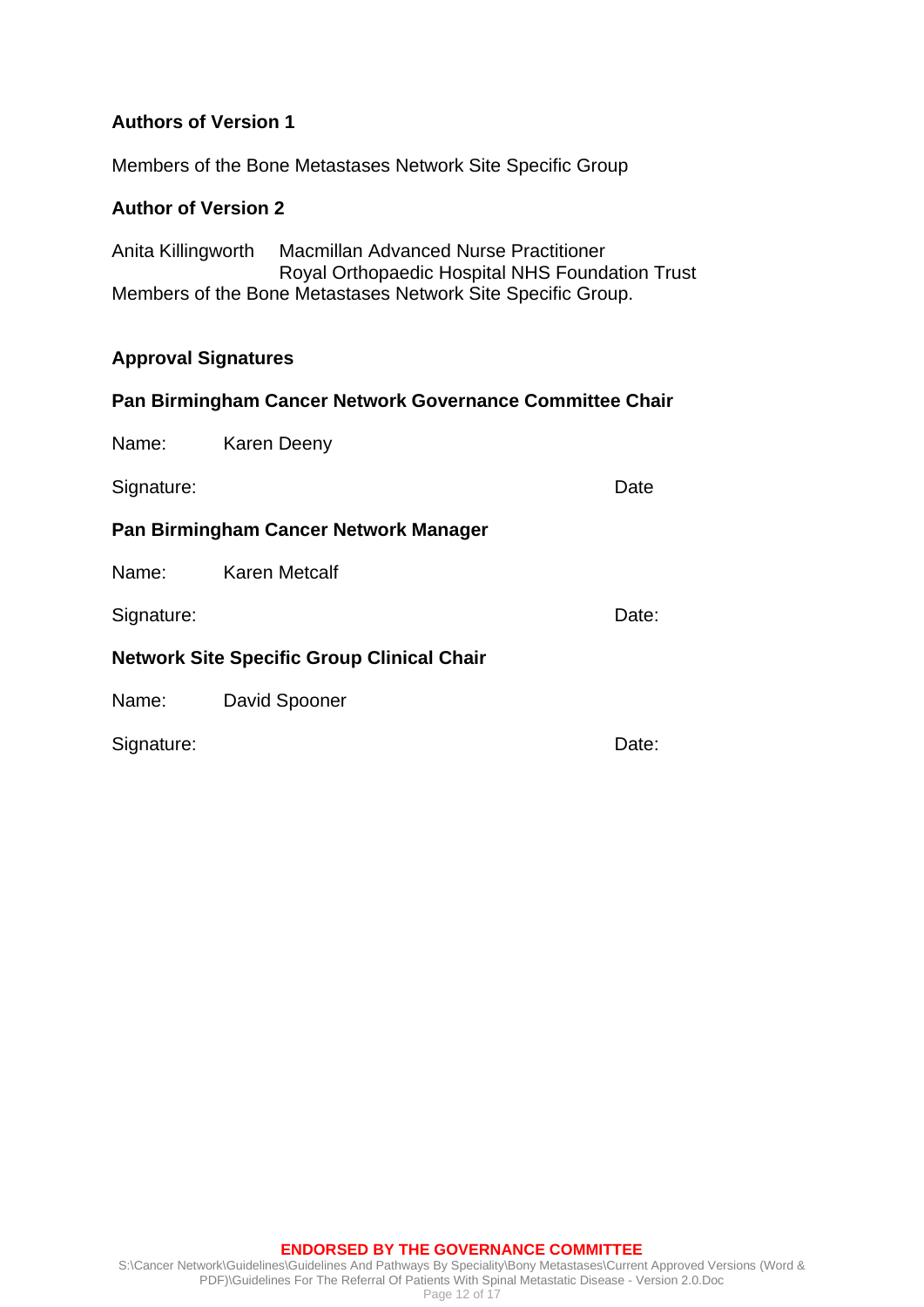

#### **ENDORSED BY THE GOVERNANCE COMMITTEE**

S:\Cancer Network\Guidelines\Guidelines And Pathways By Speciality\Bony Metastases\Current Approved Versions (Word & PDF)\Guidelines For The Referral Of Patients With Spinal Metastatic Disease - Version 2.0.Doc Page 13 of 17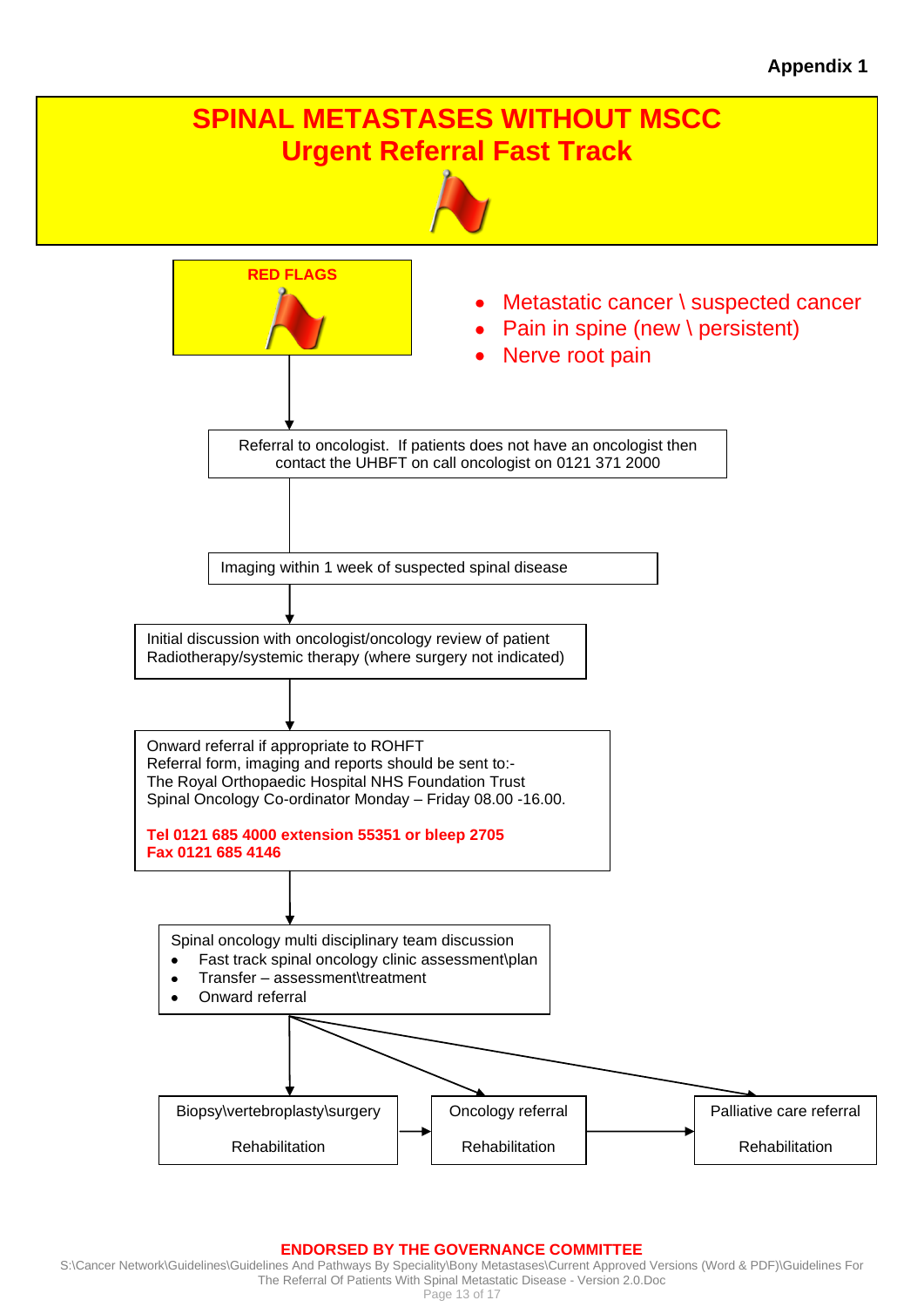# **Appendix 2**



#### S:\Cancer Network\Guidelines\Guidelines And Pathways By Speciality\Bony Metastases\Current Approved Versions (Word & PDF)\Guidelines For The Referral Of Patients With Spinal Metastatic Disease - Version 2.0.Doc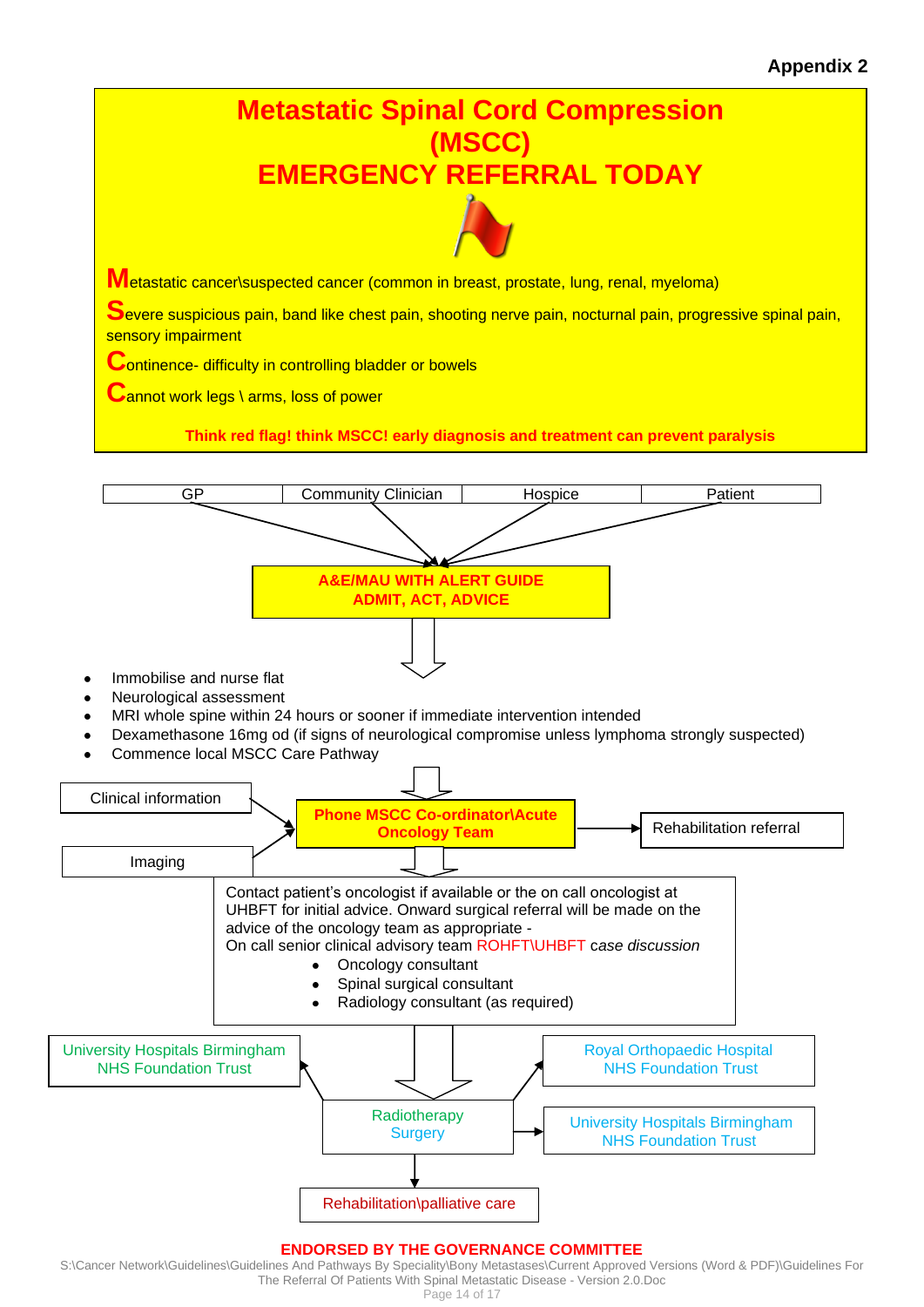# **Alert Guide for Metastatic Spinal Cord Compression**

<span id="page-14-0"></span>

If you develop any symptoms listed below please get advice immediately:

- Contact the hospital team where you usually go for your cancer follow-up clinics, your GP or your Macmillan Nurse (or key worker).
- Describe your symptoms.
- Explain that you are worried that you may have spinal cord compression and that you need to be seen urgently.
- Show the health professional this card.

Contact someone today even if it is a weekend or holiday period.

# **If you are unable to contact any of the above please visit your nearest A&E**.

Do not wait for further symptoms to develop. The earlier treatment takes place the more effective it is likely to be.

# **Symptoms that may indicate spinal cord compression:**

- Back pain lasting more than 1 2 weeks. Pain may feel like a band around the chest or abdomen and can sometimes radiate over the lower back into the buttocks or legs.
- Numbness or pins and needles in toes, fingers or over buttocks.
- Feeling unsteady on feet, weakness, legs giving way, difficulty walking.
- Problems passing urine including difficulty controlling your bladder, or passing little or no urine.
- Problem controlling your bowels.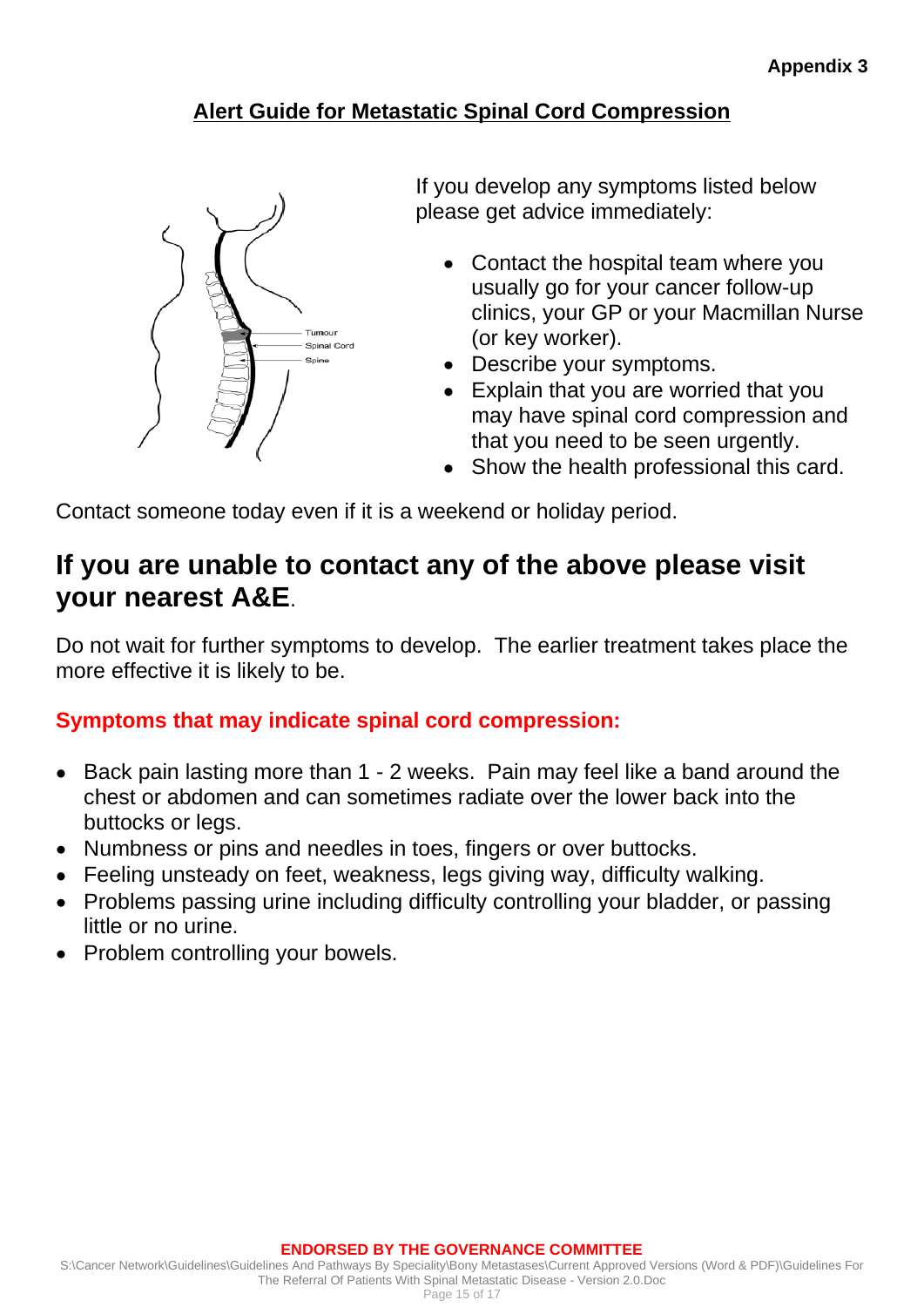# <span id="page-15-0"></span>**Patient Referral Form for Spinal Oncology Urgent Referrals – for use by the Acute Oncology Team\Trust MSCC Co-ordinator\Other Acute Sector Referrer**

### **PLEASE NOTE: for emergency patients initial referral MUST be by telephone. This form can then be completed and sent separately as instructed by on-call oncologist PAGE 1 OF 2**

| Date and Time of Referral:-<br>An acknowledgement will be faxed back, please give the fax number:  |                                                                           |  |
|----------------------------------------------------------------------------------------------------|---------------------------------------------------------------------------|--|
| <b>Type of referral</b>                                                                            |                                                                           |  |
| Emergency Referral (telephone call already made, form can be sent separately)*<br>Urgent Referral* |                                                                           |  |
| *Delete as appropriate<br><b>Patient Details</b>                                                   | <b>Referring Consultant/GP/Oncologist</b>                                 |  |
| Surname                                                                                            | Consultant/GP                                                             |  |
|                                                                                                    |                                                                           |  |
| Forename                                                                                           | Contact No (Mobile)                                                       |  |
| D.O.B.<br>Gender                                                                                   | Oncologist<br>(If already diagnosed)                                      |  |
| Address                                                                                            | Contact No (mobile)                                                       |  |
|                                                                                                    | Is Oncologist aware of referral<br>Y/N                                    |  |
|                                                                                                    | <b>Current Relevant Co-morbidities</b>                                    |  |
| Postcode                                                                                           | None                                                                      |  |
| Telephone No                                                                                       |                                                                           |  |
|                                                                                                    | 1                                                                         |  |
| NHS No                                                                                             | $\overline{2}$                                                            |  |
| In / Out Patient                                                                                   |                                                                           |  |
|                                                                                                    | 3                                                                         |  |
|                                                                                                    | 4                                                                         |  |
|                                                                                                    |                                                                           |  |
|                                                                                                    | Alb<br>Hb<br>$Ca++$                                                       |  |
| Hospital and Ward                                                                                  |                                                                           |  |
| <b>Direct Dial Number</b>                                                                          | Y/N<br>Is patient anticoagulated?                                         |  |
| Tumour Presentation (circle provisional diagnosis)                                                 | Y/N<br><b>Prior Discussion at MDT</b>                                     |  |
|                                                                                                    | Hospital<br>Date                                                          |  |
| Previous known primary: probable mets                                                              |                                                                           |  |
| Previous unknown primary; probable mets                                                            | <b>Patient understanding</b>                                              |  |
| Probable musculo-skeletal primary                                                                  | Has diagnosis and possible surgery been discussed with<br>Y/N<br>patient? |  |
| Probable intradural primary                                                                        |                                                                           |  |
| Estimated prognosis > 3 months Y/N/not known                                                       | Y/N<br>Does Patient wish to consider surgery?                             |  |
|                                                                                                    | Has an information booklet been provided for the patient? Y/N             |  |
| Y/N<br><b>Biopsy</b>                                                                               | Has an information booklet been provided for the carer?<br>Y/N            |  |
| Result<br>Date                                                                                     |                                                                           |  |

# **Please send all available imaging and copies of reports PLEASE COMPLETE NEXT PAGE**

# **ENDORSED BY THE GOVERNANCE COMMITTEE**

S:\Cancer Network\Guidelines\Guidelines And Pathways By Speciality\Bony Metastases\Current Approved Versions (Word & PDF)\Guidelines For The Referral Of Patients With Spinal Metastatic Disease - Version 2.0.Doc